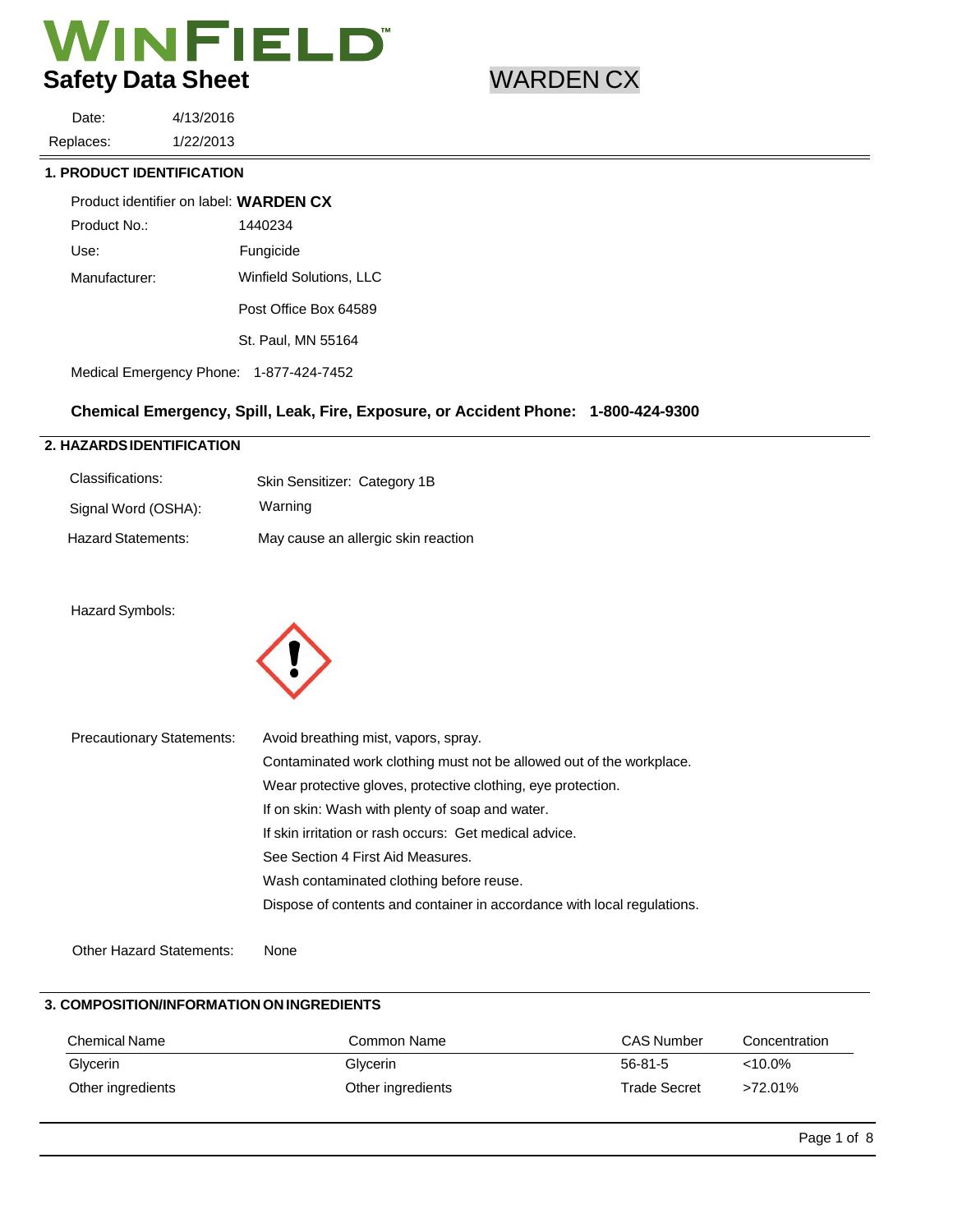4/13/2016

| Date:        | 4/13/2016                                                                                             |              |                            |       |
|--------------|-------------------------------------------------------------------------------------------------------|--------------|----------------------------|-------|
| Replaces:    | 1/22/2013                                                                                             |              |                            |       |
| methyl ester | $(R, S)$ -2- $[(2, 6$ -dimethylphenyl $)$ -<br>methoxyacetylamino]-propionic acid                     | Mefenoxam    | 70630-17-0 &<br>69516-34-3 | 5.99% |
|              | 4-(2,2-difluoro-1,3-benzodioxol-4-yl)-1H-<br>pyrrole-3-carbonitrile                                   | Fludioxonil  | 131341-86-1                | 1.00% |
|              | 3-(2-chloro-1,3-thiazol-5-ylmethyl)-5-<br>methyl-1,3,5-oxadiazinan-4-<br>ylidene(nitro)amine          | Thiamethoxam | 153719-23-4                | 20.0% |
|              | 1H-Pyrazole-4-carboxamide, N-(2-[1,1'-<br>bicyclopropyl]-2-ylphenyl)-3-<br>(difluoromethyl)-1-methyl- | Sedaxane     | 874967-67-6                | 1.00% |
|              |                                                                                                       |              |                            |       |

Ingredients not precisely identified are proprietary or non-hazardous. Values are not product specifications.

# **4. FIRST AID MEASURES**

Date:

Have the product container, label or Safety Data Sheet with you when calling a poison control center or doctor, or going for treatment.

| Ingestion:    | If swallowed: Call a poison control center or doctor immediately for treatment advice. Do not give any liquid to<br>the person. Do not induce vomiting unless told to do so after calling a poison control center or doctor. Do not<br>give anything by mouth to an unconscious person. |
|---------------|-----------------------------------------------------------------------------------------------------------------------------------------------------------------------------------------------------------------------------------------------------------------------------------------|
| Eye Contact:  | If in eyes: Hold eye open and rinse slowly and gently with water for 15-20 minutes. Remove contact lenses, if<br>present, after 5 minutes, then continue rinsing eye. Call a poison control center or doctor for treatment advice.                                                      |
| Skin Contact: | If on skin or clothing: Take off contaminated clothing. Rinse skin immediately with plenty of water for 15-20<br>minutes. Call a poison control center or doctor for treatment advice.                                                                                                  |
| Inhalation:   | If inhaled: Move person to fresh air. If person is not breathing, call 911 or an ambulance, then give artificial<br>respiration, preferably mouth-to-mouth if possible. Call a poison control center or doctor for further treatment<br>advice.                                         |
|               | Most important symptoms/effects:                                                                                                                                                                                                                                                        |

Allergic skin reaction

Indication of immediate medical attention and special treatment needed:

There is no specific antidote if this product is ingested.

Treat symptomatically.

### **5. FIRE FIGHTING MEASURES**

Suitable (and unsuitable) extinguishing media:

Use dry chemical, foam or CO2 extinguishing media. If water is used to fight fire, dike and collect runoff.

Specific Hazards:

During a fire, irritating and possibly toxic gases may be generated by thermal decomposition or combustion.

Special protective equipment and precautions for firefighters:

Wear full protective clothing and self-contained breathing apparatus. Evacuate nonessential personnel from the area to prevent human exposure to fire, smoke, fumes or products of combustion.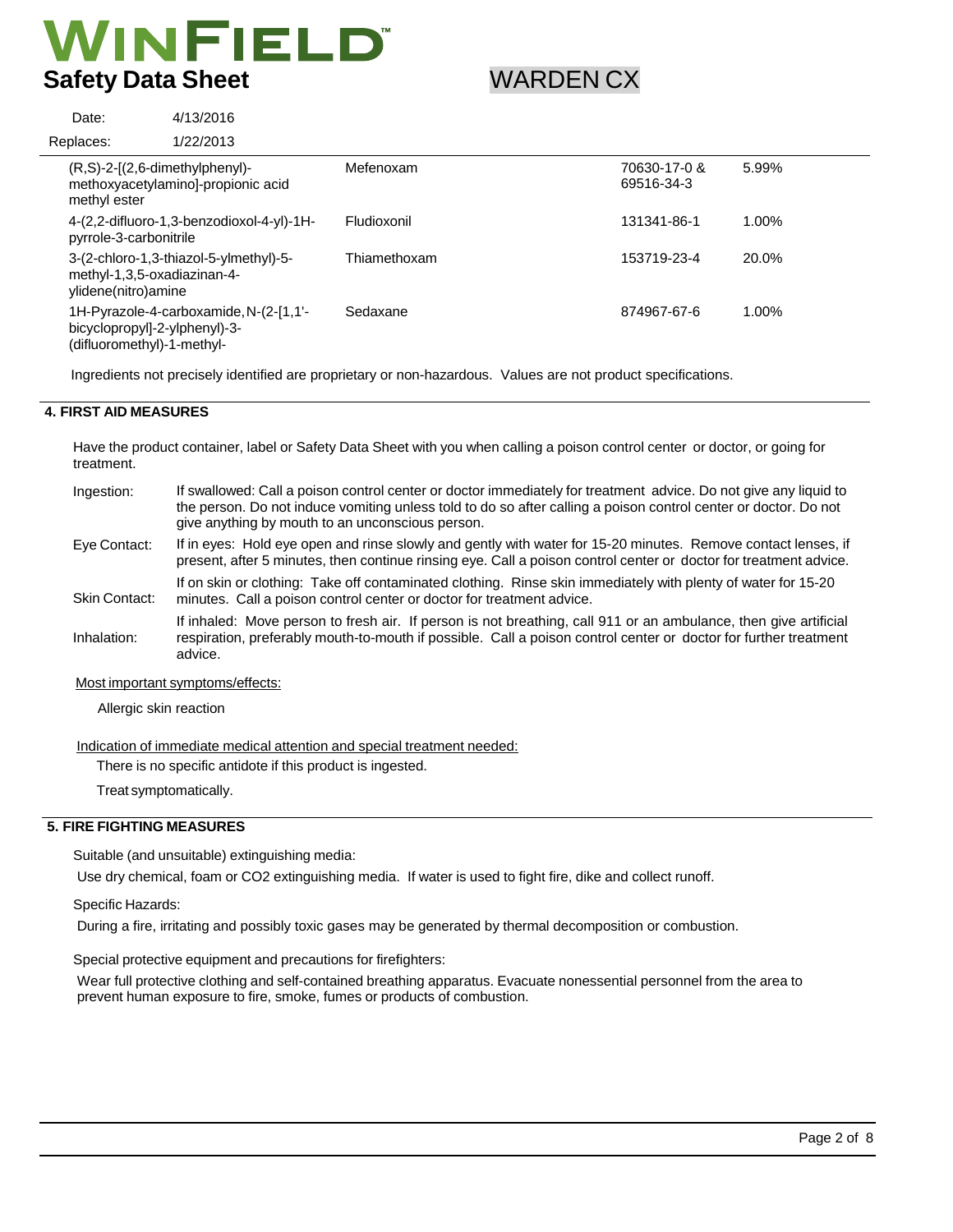4/13/2016

Replaces: 1/22/2013

Date:

### **6. ACCIDENTAL RELEASE MEASURES**

Personal precautions, protective equipment, and emergency procedures:

Follow exposure controls/personal protection outlined in Section 8.

Methods and materials for containment and cleaning up:

Control the spill at its source. Contain the spill to prevent from spreading or contaminating soil or from entering sewage and drainage systems or any body of water. Clean up spills immediately, observing precautions outlined in Section 8. Cover entire spill with absorbing material and place into compatible disposal container. Scrub area with hard water detergent (e.g. commercial products such as Tide, Joy, Spic and Span). Pick up wash liquid with additional absorbent and place into compatible disposal container. Once all material is cleaned up and placed in a disposal container, seal container and arrange for disposition.

### **7. HANDLING AND STORAGE**

Precautions for safe handling:

Store the material in a well-ventilated, secure area out of reach of children and domestic animals. Do not store food, beverages or tobacco products in the storage area. Prevent eating, drinking, tobacco use, and cosmetic application in areas where there is a potential for exposure to the material. Wash thoroughly with soap and water after handling.

Conditions for safe storage, including any incompatibilities:

Not Applicable

### **8. EXPOSURE CONTROLS/PERSONAL PROTECTION**

### **THE FOLLOWING RECOMMENDATIONS FOR EXPOSURE CONTROLS/PERSONAL PROTECTION ARE INTENDED FOR THE MANUFACTURE, FORMULATION AND PACKAGING OF THIS PRODUCT.**

### **FOR COMMERCIAL APPLICATIONS AND/OR ON-FARM APPLICATIONS CONSULT THE PRODUCT LABEL.**

Occupational Exposure Limits:

| <b>Chemical Name</b> | <b>OSHA PEL</b>                                                           | <b>ACGIHTLV</b> | Other                   | Source         |
|----------------------|---------------------------------------------------------------------------|-----------------|-------------------------|----------------|
| Glycerin             | 15 mg/m <sup>3</sup> TWA (total); 5<br>mg/m <sup>3</sup> TWA (respirable) | Not Established | Not Established         | Not Applicable |
| Other ingredients    | Not Established                                                           | Not Established | Not Established         | Not Applicable |
| Mefenoxam            | Not Established                                                           | Not Established | 5 mg/m <sup>3</sup> TWA | Syngenta       |
| Fludioxonil          | Not Established                                                           | Not Established | $5 \text{ mg/m}^3$ TWA  | Syngenta       |
| Thiamethoxam         | Not Established                                                           | Not Established | 3 mg/m <sup>3</sup> TWA | Syngenta       |
| Sedaxane             | Not Established                                                           | Not Established | $2 \text{ mg/m}^3$ TWA  | Syngenta       |

#### Appropriate engineering controls:

Use effective engineering controls to comply with occupational exposure limits (if applicable).

#### Individual protection measures:

#### Ingestion:

Prevent eating, drinking, tobacco usage and cosmetic application in areas where there is a potential for exposure to the material. Wash thoroughly with soap and water after handling.

#### Eye Contact:

Where eye contact is likely, use chemical splash goggles.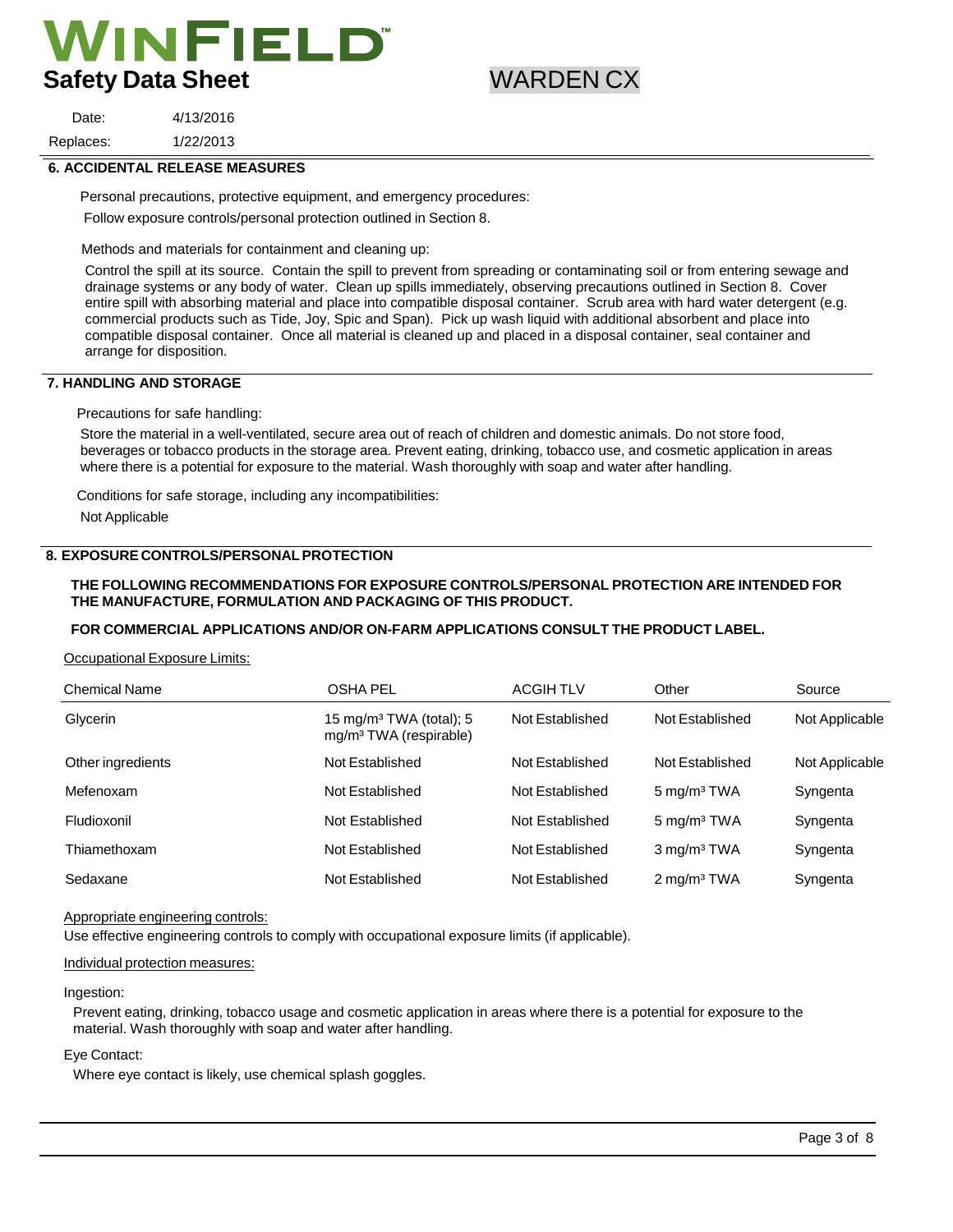4/13/2016 1/22/2013

Skin Contact:

Date: Replaces:

> Where contact is likely, wear chemical-resistant gloves (such as barrier laminate, butyl rubber, nitrile rubber, neoprene rubber, natural rubber, polyethylene, polyvinyl chloride [PVC] or Viton), coveralls, socks and chemical-resistant footwear.

Inhalation:

A respirator is not normally required when handling this substance. Use effective engineering controls to comply with occupational exposure limits.

In case of emergency spills, use a NIOSH certified respirator with any R, P or HE filter.

# **9. PHYSICAL AND CHEMICAL PROPERTIES**

| Appearance: Red opaque liquid                                                     |                                       |     |                                         |  |  |
|-----------------------------------------------------------------------------------|---------------------------------------|-----|-----------------------------------------|--|--|
| Odor:<br>Faint paint                                                              |                                       |     |                                         |  |  |
| Odor Threshold: Not Available                                                     |                                       |     |                                         |  |  |
| pH: 6.3 (1% solution in deionized H2O @ 77°F [25°C])                              |                                       |     |                                         |  |  |
| Melting point/freezing point: Not Available                                       |                                       |     |                                         |  |  |
| Initial boiling point and boiling range: Not Available                            |                                       |     |                                         |  |  |
| Flash Point (Test Method):                                                        |                                       |     | Not Available                           |  |  |
| Flammable Limits (% in Air):                                                      |                                       |     | Not Available                           |  |  |
| Flammability:                                                                     |                                       |     | Not Available                           |  |  |
| Vapor Pressure: Fludioxonil                                                       |                                       | 2.9 | x 10(-9) mmHg @ 77°F (25°C)             |  |  |
|                                                                                   | Mefenoxam                             |     | 2.5 x 10(-5) mmHg @ 77°F (25°C)         |  |  |
|                                                                                   | Sedaxane                              |     | $4.9 \times 10(-10)$ mmHg @ 68°F (20°C) |  |  |
|                                                                                   | Thiamethoxam                          |     | 2 x 10(-11) mmHg @ 68°F (20°C)          |  |  |
| Vapor Density:                                                                    | Not Available                         |     |                                         |  |  |
| 1.136 g/cm <sup>3</sup> ; 9.480 lbs/gal @ 68°F (20°C)<br><b>Relative Density:</b> |                                       |     |                                         |  |  |
| Solubility (ies):                                                                 | 1.8 mg/l @ 77°F (25°C)<br>Fludioxonil |     |                                         |  |  |
|                                                                                   | Mefenoxam                             | 26  | g/l @ 77°F (25°C)                       |  |  |
|                                                                                   | Sedaxane                              |     | 14 mg/l @ 77°F (25°C)                   |  |  |
|                                                                                   | Thiamethoxam                          |     | 4.1 g/l @ 77°F (25°C)                   |  |  |
| Partition coefficient: n-octanol/water: Not Available                             |                                       |     |                                         |  |  |
| Autoignition Temperature: Not Available                                           |                                       |     |                                         |  |  |
| Decomposition Temperature:<br>Not Available                                       |                                       |     |                                         |  |  |
| Viscosity: Not Available                                                          |                                       |     |                                         |  |  |
| Other: None                                                                       |                                       |     |                                         |  |  |

# **10. STABILITY AND REACTIVITY**

Reactivity: Not reactive. Chemical stability: Stable under normal use and storage conditions. Possibility of hazardous reactions: Will not occur.

Conditions to Avoid: None known.

Incompatible materials: None known.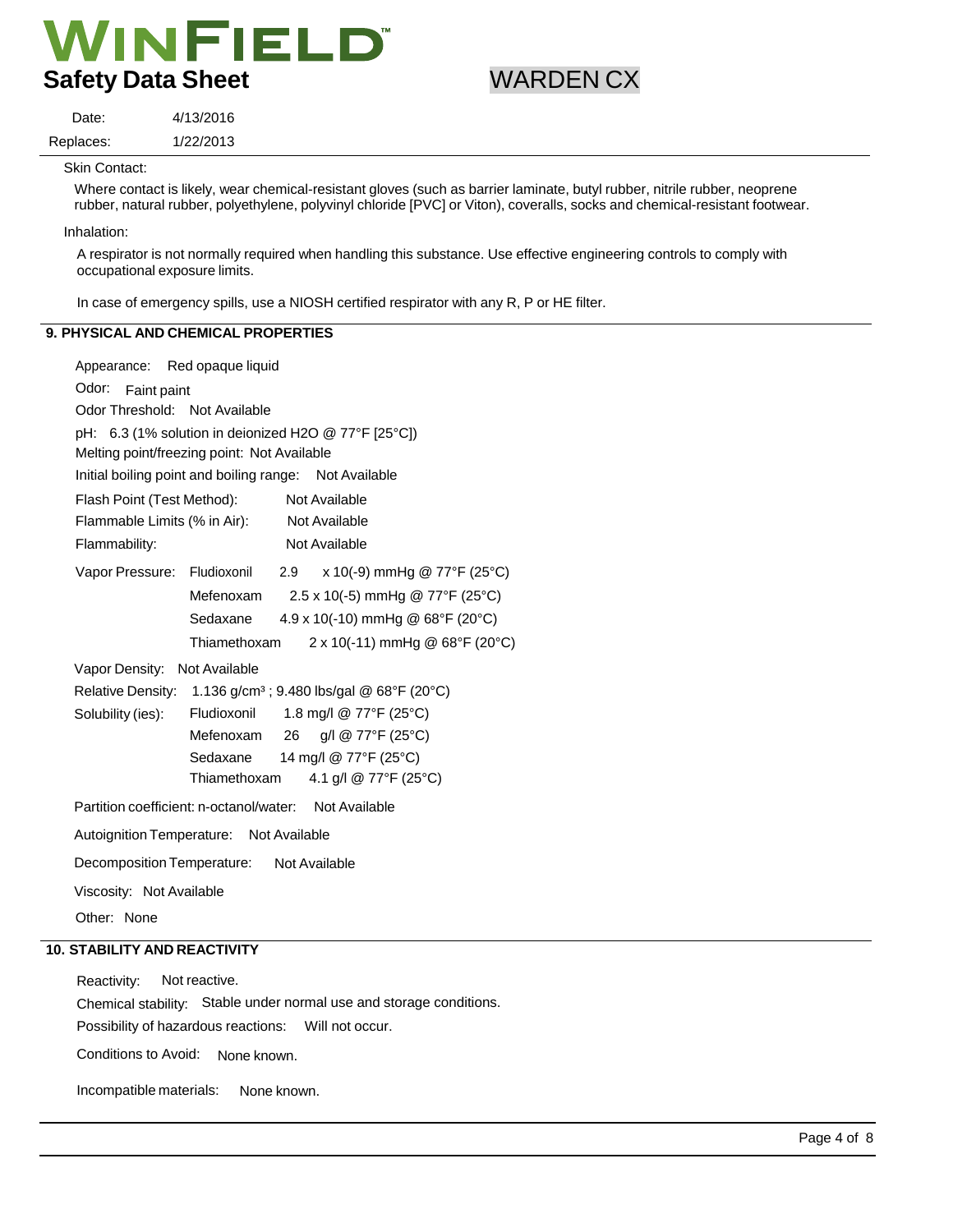Date: Replaces: 4/13/2016 1/22/2013

> Hazardous Decomposition Products: Not Available

### **11. TOXICOLOGICAL INFORMATION**

# Health effects information

Likely routes of exposure: Dermal, Inhalation

Symptoms of exposure: Rash, redness or itching

Delayed, immediate and chronic effects of exposure: Allergic skin reaction

### Numerical measures of toxicity (acute toxicity/irritation studies (finished product))

| Ingestion:                 | Oral (LD50 Rat):              | 3129 mg/kg body weight      |
|----------------------------|-------------------------------|-----------------------------|
| Dermal:                    | Dermal (LD50 Rat):            | > 5000 mg/kg body weight    |
| Inhalation:                | Inhalation (LC50 Rat):        | $> 2.54$ mg/l air - 4 hours |
| Eye Contact:               | Minimally Irritating (Rabbit) |                             |
| Skin Contact:              | Slightly Irritating (Rabbit)  |                             |
| <b>Skin Sensitization:</b> | Not a Sensitizer (Guinea Pig) |                             |

### Reproductive/Developmental Effects

Fludioxonil: Delayed development at doses causing maternal toxicity.

Mefenoxam: None observed.

Sedaxane: Did not show teratogenic effects in animal experiments.

Did not show reproductive toxicity effects in animal experiments.

Thiamethoxam: Developmental: Not teratogenic in rats or rabbits.

Reproductive: No effects on reproduction. Minor increase in a common testis effect in rats at high doses, which did not affect reproduction.

### Chronic/Subchronic Toxicity Studies

Fludioxonil: Liver and kidney toxicity at high dose levels.

Mefenoxam: Liver effects at high dose animal tests.

Sedaxane: STOT - Repeated Exposure : No adverse effect has been observed in chronic toxicity tests.

Thiamethoxam: Subchronic: Liver effects occurred in rodents only at high dose levels. Not neurotoxic after high acute and subchronic exposure in rats.

### **Carcinogenicity**

Fludioxonil: Marginal increase (7%) of liver tumors (female, rats: 3,000 ppm); Within historical control range (1 to 10%). Mefenoxam: None observed.

Sedaxane: Did not show mutagenic effects in animal experiments.

At extremely high doses, numerically higher incidences of uterine, thyroid and liver tumors (male and/or female rats) and liver tumors (male mice) were within the range of normal background variation and thus considered unrelated to treatment. Some Regulatory Authorities have taken a more conservative position that these high-dose findings are treatment-related in rats and mice. The dose levels where these findings occur are not relevant to human exposure levels.

Thiamethoxam: Classified as "not likely to be carcinogenic in humans" based on lifetime studies in mice and rats.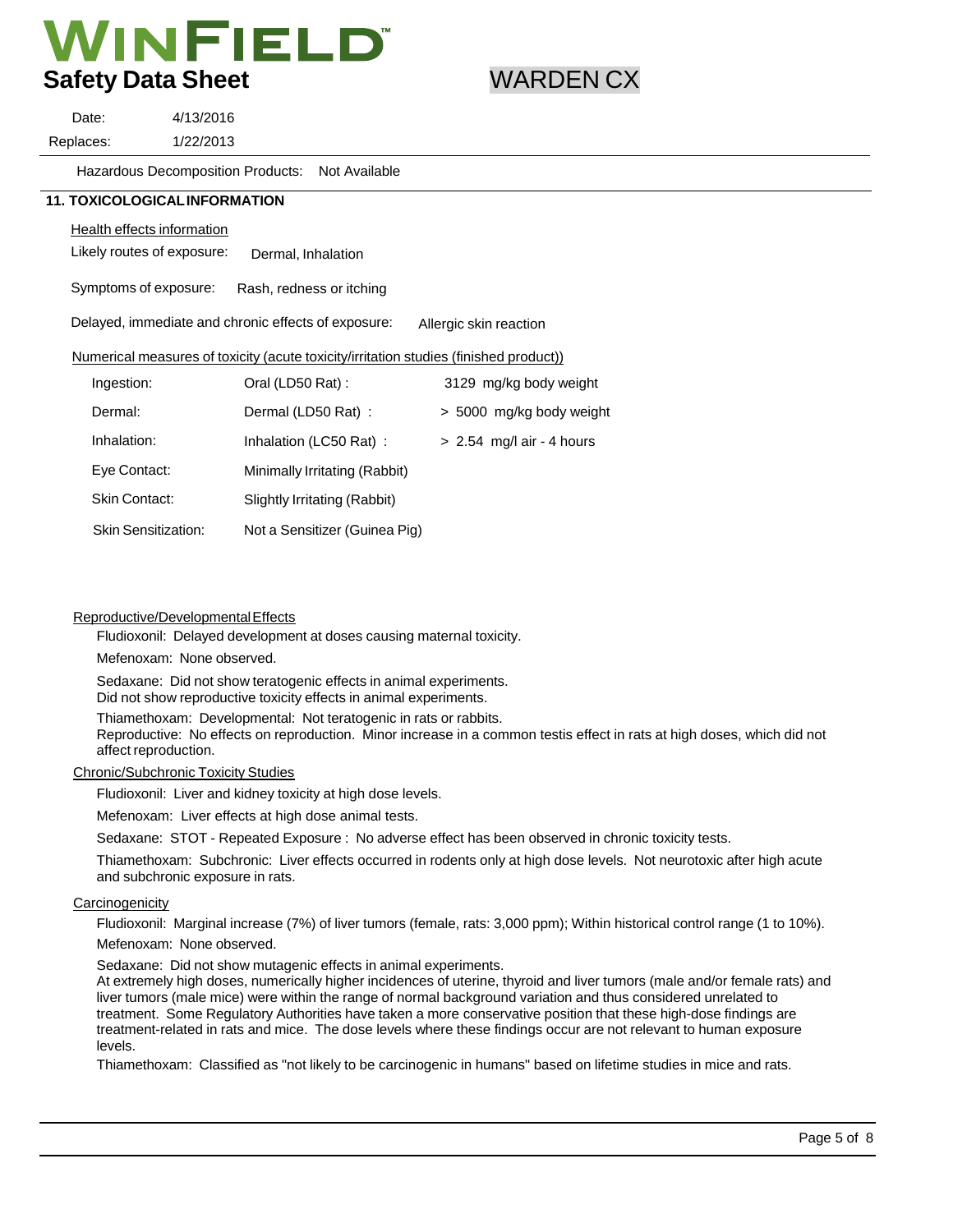4/13/2016

Date:

| 1/22/2013<br>Replaces:                                                                                |                                                                                    |
|-------------------------------------------------------------------------------------------------------|------------------------------------------------------------------------------------|
| <b>Chemical Name</b>                                                                                  | NTP/IARC/OSHA Carcinogen                                                           |
| Glycerin                                                                                              | No                                                                                 |
| Other ingredients                                                                                     | No                                                                                 |
| (R,S)-2-[(2,6-dimethylphenyl)-<br>methoxyacetylamino]-propionic acid methyl<br>ester                  | <b>No</b>                                                                          |
| 4-(2,2-difluoro-1,3-benzodioxol-4-yl)-1H-<br>pyrrole-3-carbonitrile                                   | No                                                                                 |
| 3-(2-chloro-1,3-thiazol-5-ylmethyl)-5-methyl-<br>1,3,5-oxadiazinan-4-ylidene(nitro)amine              | <b>No</b>                                                                          |
| 1H-Pyrazole-4-carboxamide, N-(2-[1,1'-<br>bicyclopropyl]-2-ylphenyl)-3-(difluoromethyl)-1-<br>methyl- | No                                                                                 |
| <b>Other Toxicity Information</b>                                                                     |                                                                                    |
| None                                                                                                  |                                                                                    |
| <b>Toxicity of Other Components</b>                                                                   |                                                                                    |
| Glycerin                                                                                              |                                                                                    |
|                                                                                                       | Repeated or prolonged exposure to concentrated solutions may result in dermatitis. |
| Other ingredients<br>Not Established                                                                  |                                                                                    |
| <b>Target Organs</b>                                                                                  |                                                                                    |
| Active Ingredients                                                                                    |                                                                                    |
| Fludioxonil:                                                                                          | Liver, kidney                                                                      |
| Mefenoxam:                                                                                            | Liver                                                                              |
| Sedaxane:                                                                                             | Not Applicable                                                                     |
| Thiamethoxam:                                                                                         | Liver                                                                              |
| Inert Ingredients                                                                                     |                                                                                    |
| Glycerin:                                                                                             | Skin                                                                               |
| Other ingredients:                                                                                    | Not Established                                                                    |
| <b>12. ECOLOGICAL INFORMATION</b>                                                                     |                                                                                    |
| <b>Eco-Acute Toxicity</b>                                                                             |                                                                                    |
| Mefenoxam:                                                                                            |                                                                                    |

Fish (Rainbow Trout) 96-hour LC50 > 121 ppm

Invertebrate (Water Flea) Daphnia Magna 48-hour EC50 > 113 ppm

Bird (Bobwhite Quail) 14-day LD50 981 mg/kg

Fludioxonil:

Fish (Rainbow Trout) 96-hour LC50 0.47 ppm Green Algae 5-day EC50 0.087 ppm

Invertebrate (Water Flea) Daphnia Magna 48-hour EC50 0.9 ppm

Bird (Bobwhite Quail) 14-day LD50 > 2000 mg/kg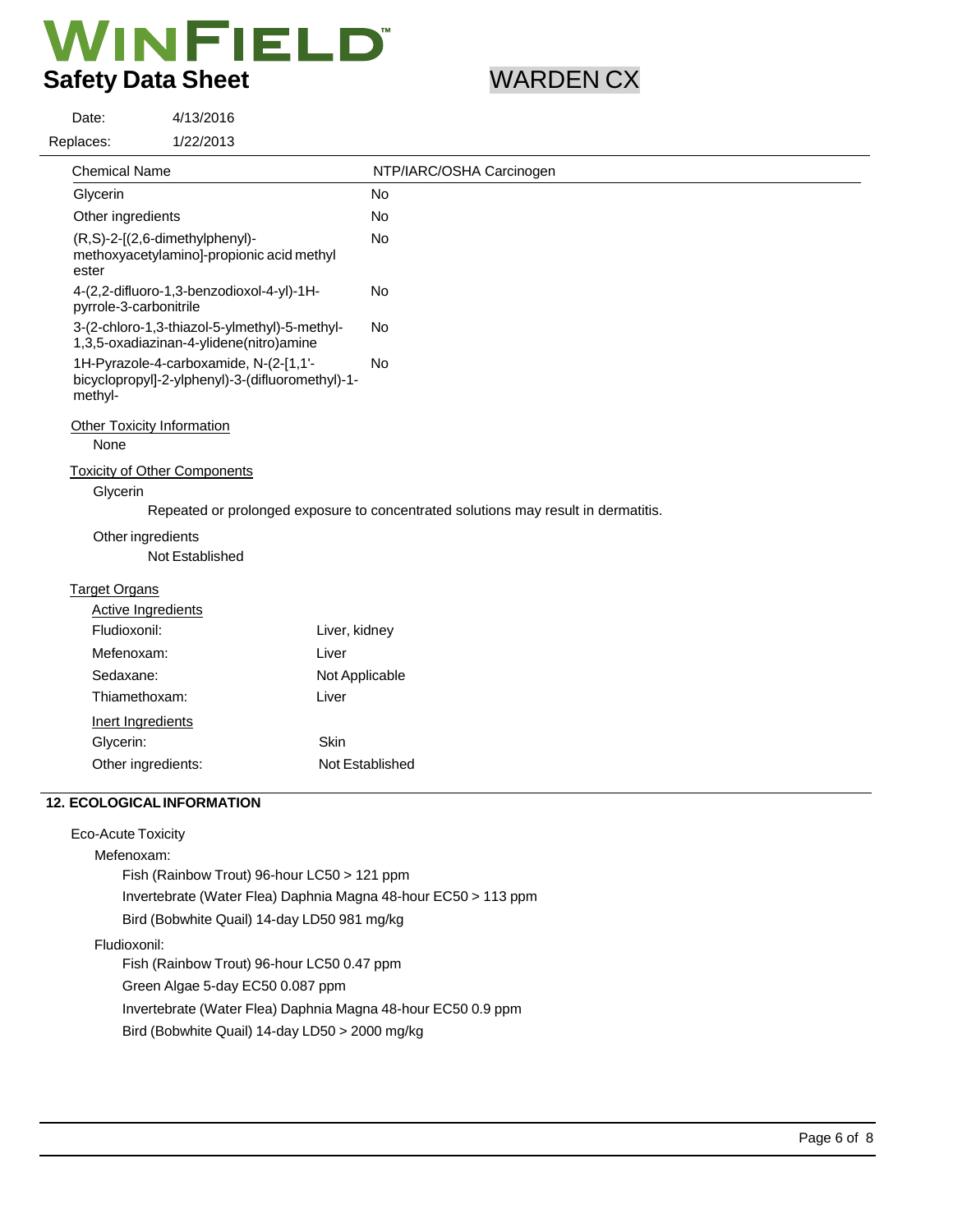4/13/2016 1/22/2013

Thiamethoxam:

Date: Replaces:

Fish (Rainbow Trout) 96-hour LC50 > 100 ppm

Bird (Mallard Duck) LD50 Oral 576 mg/kg

Invertebrate (Daphnia Magna) 48-hour EC50 > 106 ppm

Green Algae 4-day EC50 > 97 ppm

Sedaxane:

Invertebrate (Water Flea) Daphnia Magna 48-hour EC50 6.10 mg/l

Green Algae 96-hour EbC50 1.9 mg/l

Fish (Carp) 96-hour LC50 0.62 mg/l

### Environmental Fate

Fludioxonil:

The information presented here is for the active ingredient, fludioxonil.

Does not bioaccumulate. Persistent in soil. Stable in water. Low mobility in soil. Sinks in water (after 24 h).

### Mefenoxam:

The information presented here is for the active ingredient, mefenoxam.

Does not bioaccumulate. Not persistent in soil or water. Moderate mobility in soil. Mixes/sinks (after 24 h).

Sedaxane:

The information presented here is for the active ingredient, sedaxane. Material is not readily biodegradable. Material is not persistent in soil.

Thiamethoxam:

The information presented here is for the active ingredient, thiamethoxam. Not persistent in soil. Stable in water. Moderate mobility in soil. Floats in water (after 24 h).

# **13. DISPOSAL CONSIDERATIONS**

#### Disposal:

Do not reuse product containers. Dispose of product containers, waste containers, and residues according to local, state, and federal health and environmental regulations.

Characteristic Waste: Not Applicable

Listed Waste: Not Applicable

### **14. TRANSPORT INFORMATION**

### DOT Classification

Ground Transport - NAFTA Not regulated

### **Comments**

Water Transport - International Proper Shipping Name: Environmentally Hazardous Substance, Liquid, N.O.S. (Fludioxonil, Thiamethoxam), Marine Pollutant Hazard Class: Class 9 Identification Number: UN 3082 Packing Group: PG III

#### Air Transport

Proper Shipping Name: Environmentally Hazardous Substance, Liquid, N.O.S. (Fludioxonil, Thiamethoxam) Hazard Class: Class 9